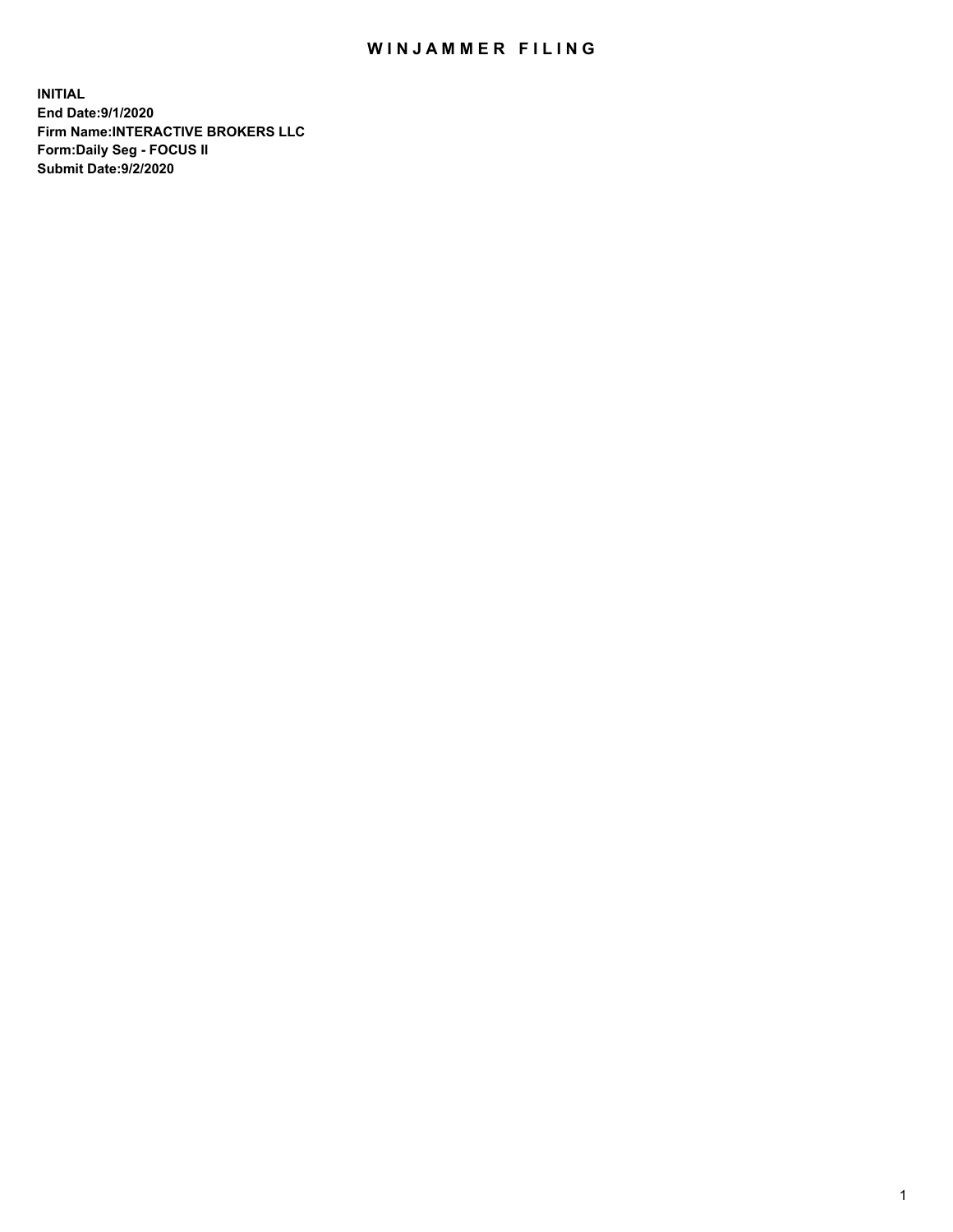**INITIAL End Date:9/1/2020 Firm Name:INTERACTIVE BROKERS LLC Form:Daily Seg - FOCUS II Submit Date:9/2/2020 Daily Segregation - Cover Page**

| Name of Company                                                                                                                                                                                                                                                                                                               | <b>INTERACTIVE BROKERS LLC</b>                                                             |
|-------------------------------------------------------------------------------------------------------------------------------------------------------------------------------------------------------------------------------------------------------------------------------------------------------------------------------|--------------------------------------------------------------------------------------------|
| <b>Contact Name</b>                                                                                                                                                                                                                                                                                                           | <b>James Menicucci</b>                                                                     |
| <b>Contact Phone Number</b>                                                                                                                                                                                                                                                                                                   | 203-618-8085                                                                               |
| <b>Contact Email Address</b>                                                                                                                                                                                                                                                                                                  | jmenicucci@interactivebrokers.c<br>om                                                      |
| FCM's Customer Segregated Funds Residual Interest Target (choose one):<br>a. Minimum dollar amount: : or<br>b. Minimum percentage of customer segregated funds required:% ; or<br>c. Dollar amount range between: and; or<br>d. Percentage range of customer segregated funds required between:% and%.                        | $\overline{\mathbf{0}}$<br>0<br>155,000,000 245,000,000<br><u>00</u>                       |
| FCM's Customer Secured Amount Funds Residual Interest Target (choose one):<br>a. Minimum dollar amount: ; or<br>b. Minimum percentage of customer secured funds required:% ; or<br>c. Dollar amount range between: and; or<br>d. Percentage range of customer secured funds required between:% and%.                          | $\overline{\mathbf{0}}$<br>$\overline{\mathbf{0}}$<br>80,000,000 120,000,000<br><u>0 0</u> |
| FCM's Cleared Swaps Customer Collateral Residual Interest Target (choose one):<br>a. Minimum dollar amount: ; or<br>b. Minimum percentage of cleared swaps customer collateral required:%; or<br>c. Dollar amount range between: and; or<br>d. Percentage range of cleared swaps customer collateral required between:% and%. | $\frac{0}{0}$<br>0 <sub>0</sub><br>0 <sub>0</sub>                                          |

Attach supporting documents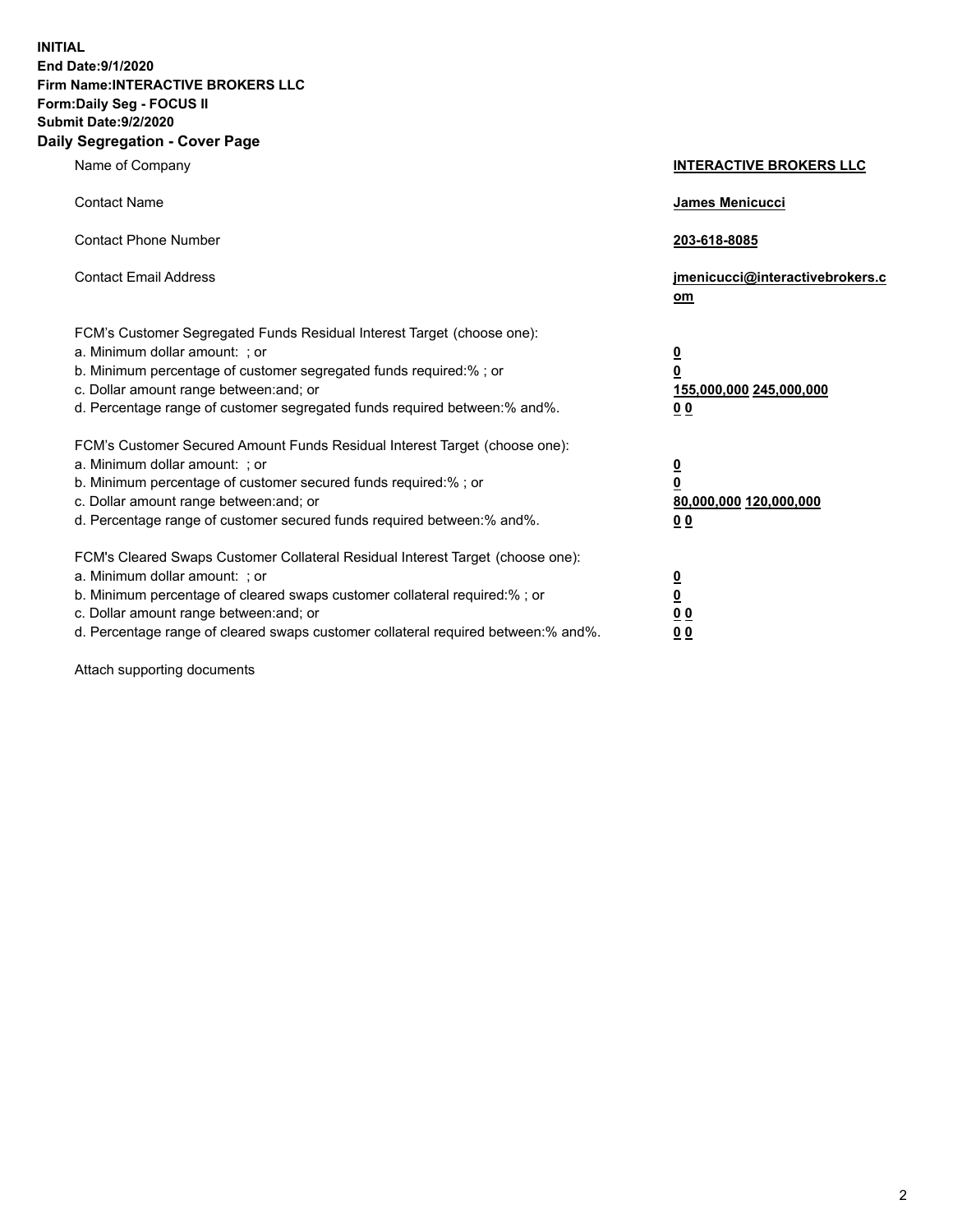**INITIAL End Date:9/1/2020 Firm Name:INTERACTIVE BROKERS LLC Form:Daily Seg - FOCUS II Submit Date:9/2/2020 Daily Segregation - Secured Amounts**

|     | Dany Segregation - Secured Amounts                                                          |                               |
|-----|---------------------------------------------------------------------------------------------|-------------------------------|
|     | Foreign Futures and Foreign Options Secured Amounts                                         |                               |
|     | Amount required to be set aside pursuant to law, rule or regulation of a foreign            | $0$ [7305]                    |
|     | government or a rule of a self-regulatory organization authorized thereunder                |                               |
| 1.  | Net ledger balance - Foreign Futures and Foreign Option Trading - All Customers             |                               |
|     | A. Cash                                                                                     | 607,502,789 [7315]            |
|     | B. Securities (at market)                                                                   | $0$ [7317]                    |
| 2.  | Net unrealized profit (loss) in open futures contracts traded on a foreign board of trade   | -5,091,990 [7325]             |
| 3.  | Exchange traded options                                                                     |                               |
|     | a. Market value of open option contracts purchased on a foreign board of trade              | 3,295,484 [7335]              |
|     | b. Market value of open contracts granted (sold) on a foreign board of trade                | $-1,588,312$ [7337]           |
| 4.  | Net equity (deficit) (add lines 1. 2. and 3.)                                               | 604, 117, 971 [7345]          |
| 5.  | Account liquidating to a deficit and account with a debit balances - gross amount           | 7,665 [7351]                  |
|     | Less: amount offset by customer owned securities                                            | 0 [7352] 7,665 [7354]         |
| 6.  |                                                                                             |                               |
|     | Amount required to be set aside as the secured amount - Net Liquidating Equity              | 604,125,636 [7355]            |
|     | Method (add lines 4 and 5)                                                                  |                               |
| 7.  | Greater of amount required to be set aside pursuant to foreign jurisdiction (above) or line | 604,125,636 [7360]            |
|     | 6.                                                                                          |                               |
|     | FUNDS DEPOSITED IN SEPARATE REGULATION 30.7 ACCOUNTS                                        |                               |
| 1.  | Cash in banks                                                                               |                               |
|     | A. Banks located in the United States                                                       | 100,574,353 [7500]            |
|     | B. Other banks qualified under Regulation 30.7                                              | 0 [7520] 100,574,353 [7530]   |
| 2.  | Securities                                                                                  |                               |
|     | A. In safekeeping with banks located in the United States                                   | 479,926,400 [7540]            |
|     | B. In safekeeping with other banks qualified under Regulation 30.7                          | 0 [7560] 479,926,400 [7570]   |
| 3.  | Equities with registered futures commission merchants                                       |                               |
|     | A. Cash                                                                                     | $0$ [7580]                    |
|     | <b>B.</b> Securities                                                                        | $0$ [7590]                    |
|     | C. Unrealized gain (loss) on open futures contracts                                         | $0$ [7600]                    |
|     | D. Value of long option contracts                                                           | $0$ [7610]                    |
|     | E. Value of short option contracts                                                          | 0 [7615] 0 [7620]             |
| 4.  | Amounts held by clearing organizations of foreign boards of trade                           |                               |
|     | A. Cash                                                                                     | $0$ [7640]                    |
|     | <b>B.</b> Securities                                                                        | $0$ [7650]                    |
|     | C. Amount due to (from) clearing organization - daily variation                             | $0$ [7660]                    |
|     | D. Value of long option contracts                                                           | $0$ [7670]                    |
|     | E. Value of short option contracts                                                          | 0 [7675] 0 [7680]             |
| 5.  | Amounts held by members of foreign boards of trade                                          |                               |
|     | A. Cash                                                                                     | 154,364,878 [7700]            |
|     | <b>B.</b> Securities                                                                        | $0$ [7710]                    |
|     | C. Unrealized gain (loss) on open futures contracts                                         | -12,362,195 [7720]            |
|     | D. Value of long option contracts                                                           | 3,295,484 [7730]              |
|     | E. Value of short option contracts                                                          | -1,588,312 [7735] 143,709,855 |
|     |                                                                                             | $[7740]$                      |
| 6.  | Amounts with other depositories designated by a foreign board of trade                      | $0$ [7760]                    |
| 7.  | Segregated funds on hand                                                                    | $0$ [7765]                    |
| 8.  | Total funds in separate section 30.7 accounts                                               | 724,210,608 [7770]            |
| 9.  | Excess (deficiency) Set Aside for Secured Amount (subtract line 7 Secured Statement         | 120,084,972 [7380]            |
|     | Page 1 from Line 8)                                                                         |                               |
| 10. | Management Target Amount for Excess funds in separate section 30.7 accounts                 | 80,000,000 [7780]             |
| 11. | Excess (deficiency) funds in separate 30.7 accounts over (under) Management Target          |                               |
|     |                                                                                             | 40,084,972 [7785]             |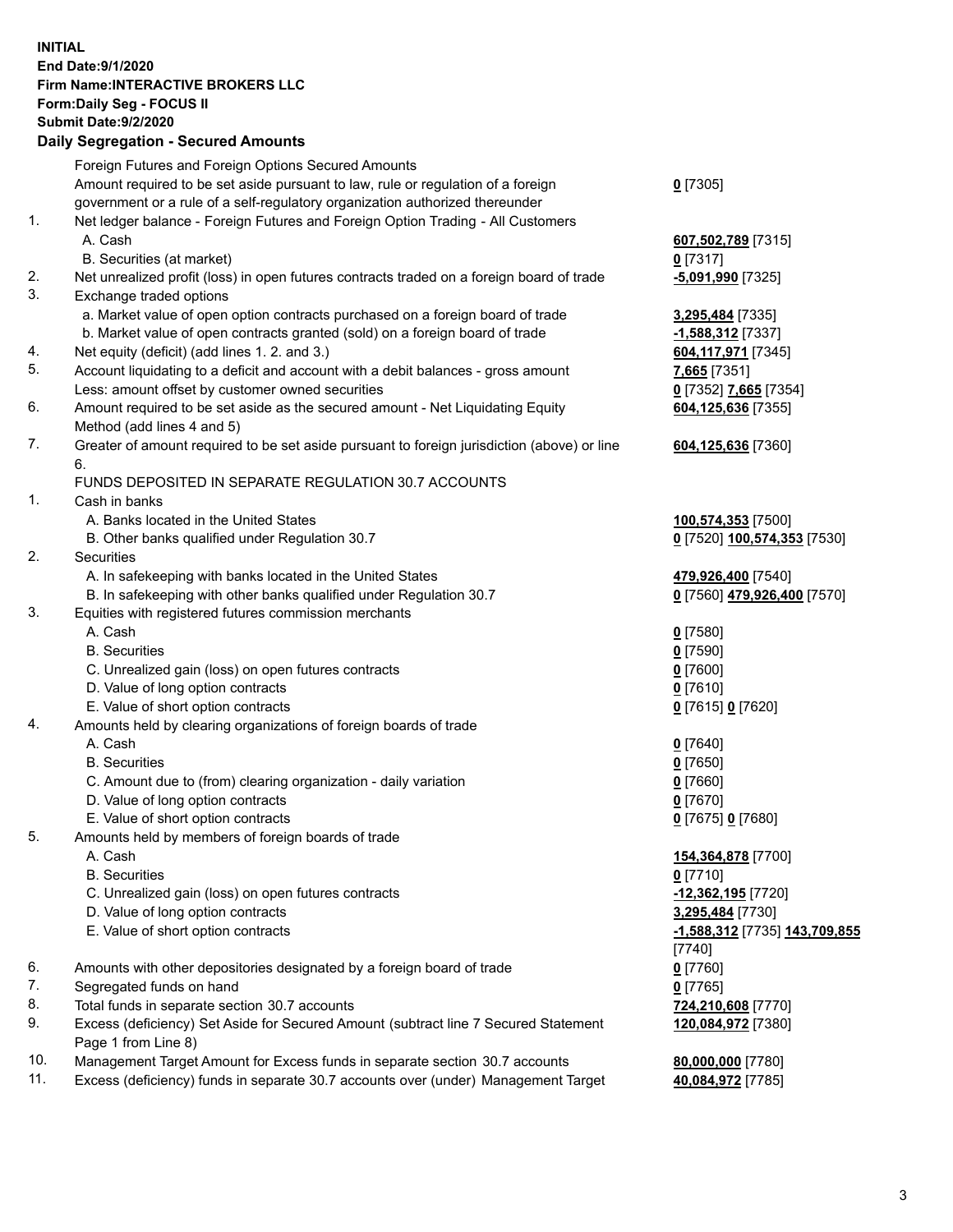**INITIAL End Date:9/1/2020 Firm Name:INTERACTIVE BROKERS LLC Form:Daily Seg - FOCUS II Submit Date:9/2/2020 Daily Segregation - Segregation Statement** SEGREGATION REQUIREMENTS(Section 4d(2) of the CEAct) 1. Net ledger balance A. Cash **5,451,917,789** [7010] B. Securities (at market) **0** [7020] 2. Net unrealized profit (loss) in open futures contracts traded on a contract market **-31,442,314** [7030] 3. Exchange traded options A. Add market value of open option contracts purchased on a contract market **348,576,212** [7032] B. Deduct market value of open option contracts granted (sold) on a contract market **-293,066,145** [7033] 4. Net equity (deficit) (add lines 1, 2 and 3) **5,475,985,542** [7040] 5. Accounts liquidating to a deficit and accounts with debit balances - gross amount **6,153,513** [7045] Less: amount offset by customer securities **0** [7047] **6,153,513** [7050] 6. Amount required to be segregated (add lines 4 and 5) **5,482,139,055** [7060] FUNDS IN SEGREGATED ACCOUNTS 7. Deposited in segregated funds bank accounts A. Cash **1,174,808,577** [7070] B. Securities representing investments of customers' funds (at market) **2,531,755,520** [7080] C. Securities held for particular customers or option customers in lieu of cash (at market) **0** [7090] 8. Margins on deposit with derivatives clearing organizations of contract markets A. Cash **6,941,788** [7100] B. Securities representing investments of customers' funds (at market) **1,960,489,233** [7110] C. Securities held for particular customers or option customers in lieu of cash (at market) **0** [7120] 9. Net settlement from (to) derivatives clearing organizations of contract markets **-26,230,811** [7130] 10. Exchange traded options A. Value of open long option contracts **348,228,874** [7132] B. Value of open short option contracts **-292,962,517** [7133] 11. Net equities with other FCMs A. Net liquidating equity **0** [7140] B. Securities representing investments of customers' funds (at market) **0** [7160] C. Securities held for particular customers or option customers in lieu of cash (at market) **0** [7170] 12. Segregated funds on hand **0** [7150] 13. Total amount in segregation (add lines 7 through 12) **5,703,030,664** [7180] 14. Excess (deficiency) funds in segregation (subtract line 6 from line 13) **220,891,609** [7190] 15. Management Target Amount for Excess funds in segregation **155,000,000** [7194] 16. Excess (deficiency) funds in segregation over (under) Management Target Amount **65,891,609** [7198]

Excess